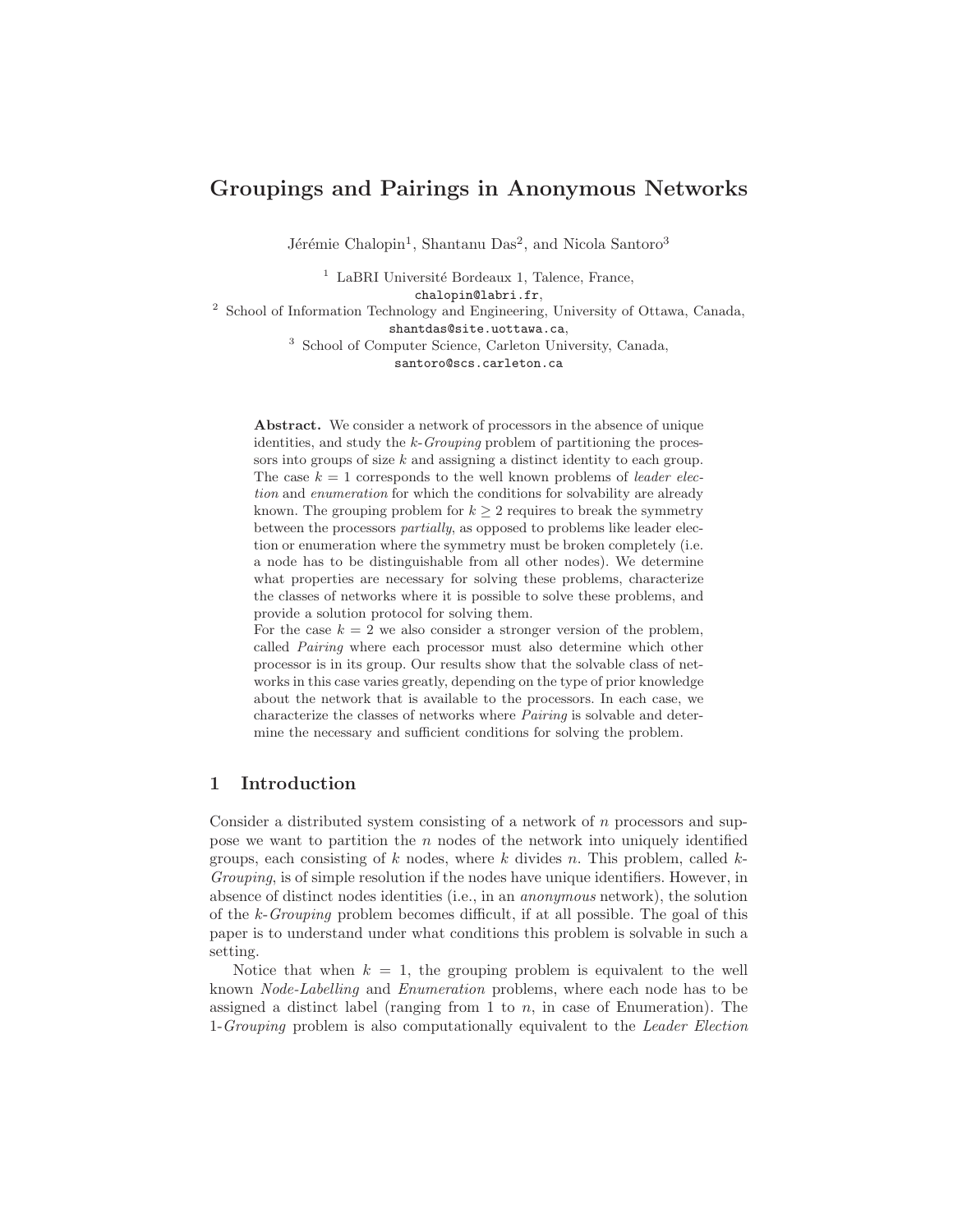problem, where one of the nodes has to become distinguished from all others. Although a natural extension to these problems, the k-Grouping problem for  $k > 1$  has never been studied before, to the best of our knowledge.

For the leader election problem, it is known that the solvability of the problem depends on the (presence or absence) of symmetry between the nodes in the network. However, even if election is not solvable in a given network, it may be still possible to solve the grouping problem in that same network. In fact, the k-grouping problem for  $k \geq 2$  requires to break the symmetry between the nodes only partially, as opposed to problems like leader election or enumeration where the symmetry must be broken completely (i.e. a node has to be distinguishable from all other nodes). Hence our investigation focuses on the computational aspects of partial symmetry-breaking; more precisely, our interest is in determining what conditions are necessary for solving these problems and in characterizing the solvable instances. A case of particular interest is when  $k = 2$ , called the Matching problem in which the nodes of the network are to be grouped in pairs<sup>4</sup> .

It is interesting to note that the solvability of these problems depends not only on the symmetry of the network but also on what information is initially available to the nodes of the network, for instance, whether they know the topology or the size of the network or whether they have a map of the network.

We are also interested in a stronger version of the grouping problem, which we call k-Relating, where each node must also determine which other nodes have been grouped with it. Specifically, each node should be able to compute a path between itself and any other processor in its group. In the case  $k = 2$ , this problem is called Pairing. and each node must know a path to the other node it is paired with.

Related Results: The study of computability in an anonymous network of processors, has been a subject of intense research starting from the pioneering work of Angluin [1] who studied the problem of establishing a "center" in the network. This work was extended by Johnson and Schneider [10] and later by Yamashita and Kameda who gave a complete characterization of graphs where the leader election problem is solvable [16] and of graphs where any arbitrary function can be computed [17]. Boldi et al. [2] characterized labelled networks based on the election problem, whereas Boldi and Vigna [3] have studied the problem of general computability in directed graphs using the concepts of graph fibrations [4] and coverings, (which we also use in the present paper). Others have studied the computability issues in specific topologies or restricted to special functions (see [11] for a survey of such results). Sakamoto [15] studied the effects of initial conditions of the processors on computability in anonymous networks, while Flocchini et al. [8] investigated the impact of sense of direction on computability in anonymous networks.

<sup>4</sup> This problem is un-related to the distributed client-server match-making problem studied in the literature [14], where nodes are already divided into clients and servers and the network is not anonymous.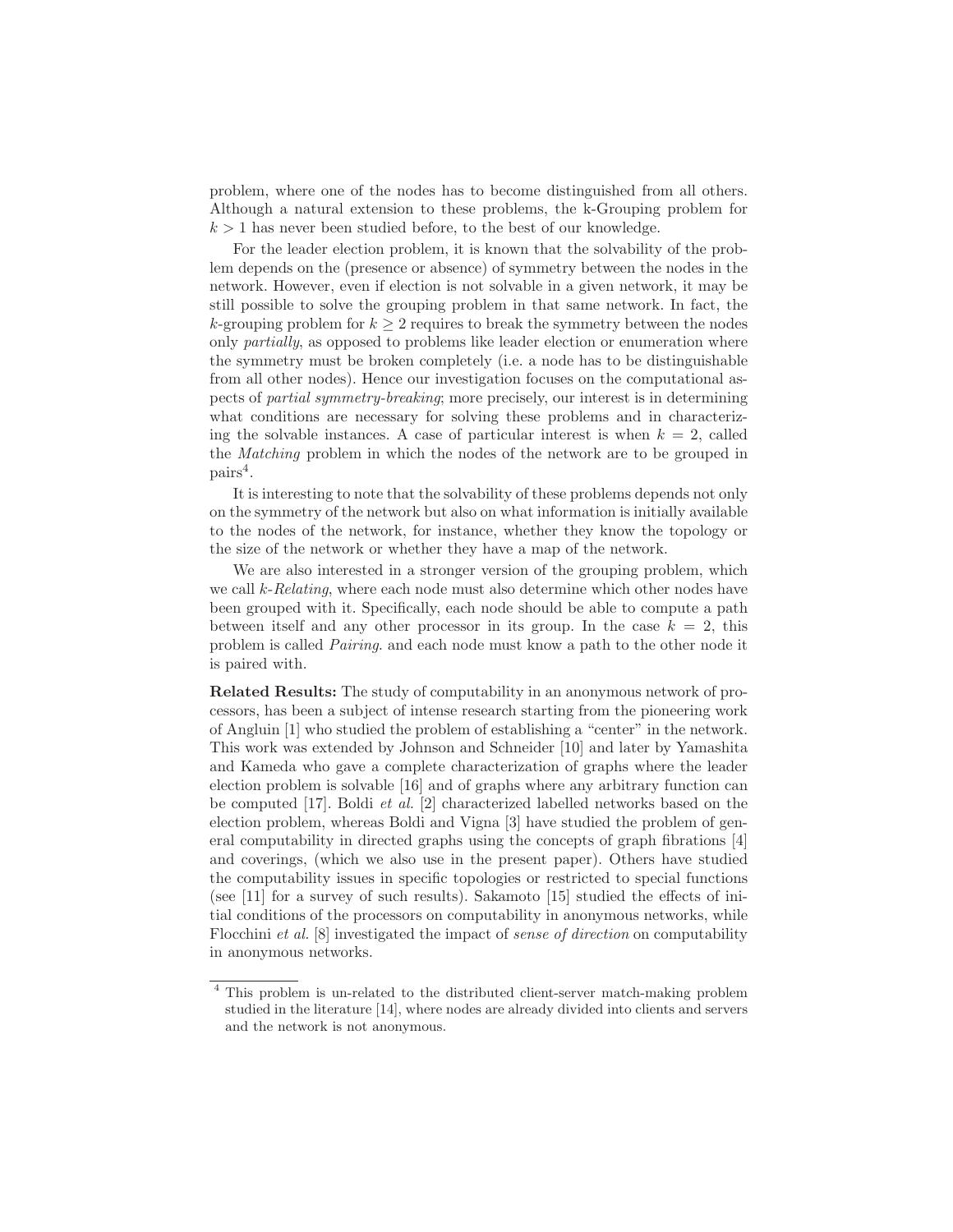Mazurkiewicz [13] gave an algorithm (in the local-computation model) for the distributed enumeration problem, i.e. for numbering the nodes of an undirected graph G with integers from 1 to  $|V(G)|$ . They showed that it is possible to do this only when the graph  $G$  is "unambiguous". Godard et al. [9] translated this property in terms of coverings of simple graphs. Chalopin and Métivier [6] later adapted the Mazurkiewicz algorithm to the message passing model and showed that the enumeration problem is solvable in a symmetric directed graph  $G$ , if and only if G is symmetric-covering-prime.

**Our Results:** We first consider the  $k$ -Grouping problem and provide a complete characterization of its solvability. First of all, we show that the knowledge of the exact size of the network is necessary for solving the problem. Then we determine the necessary and sufficient condition for solving the  $k$ -Grouping problem, when such knowledge is available. For the case  $k = 1$ , this characterization corresponds precisely (as it should) to that given in [3, 16] for the leader election problem. We then present an algorithm (Algorithm 1) that solves the  $k$ -Grouping problem using a simple extension to the Mazurkiewicz algorithm. As part of our solution, we introduce a deterministic procedure with explicit termination, that computes the minimum base of any given network in the message-passing system. Our solution is able to detect if  $k$ -Grouping is solvable for any given k in any given network and reports failure when the problem is not solvable in that network.

Building on the above results, in section 4.1, we investigate the Pairing problem under three different types of prior information that may be available to the processors in the network, and we provide an almost complete characterization of its solvability. The types of prior knowledge we consider are: (i) a complete map of the network<sup>5</sup>; (ii) just the number of nodes; (iii) only an upper bound on the number of nodes. We determine sufficient conditions for solving the Pairing problem under all three different types of knowledge.

Finally, in section 4.2, we determine necessary conditions for solving the Pairing problem in each of the different cases. We show that when a complete map is available or, when only an upper-bound on  $n$  is known, the sufficient conditions we have established for these two cases are necessary too; that is, our characterization is complete in case (i) and (iii). In case (ii), when the nodes have prior knowledge of the exact size of the network, there is a still gap between the necessary and sufficient conditions.

## 2 The Model and the Definitions

#### 2.1 Directed Graphs

A directed graph(digraph)  $D = (V(D), A(D), s_D, t_D)$  possibly having muliple arcs and self-loops, is defined by a set  $V(D)$  of vertices, a set  $A(D)$  of arcs and by two maps  $s_D$  and  $t_D$  that assign to each arc two elements of  $V(D)$ : a source and a target (in general, the subscripts will be omitted). A digraph D is strongly connected if for all vertices  $u, v \in V(D)$ , there exists

<sup>&</sup>lt;sup>5</sup> The map is unanchored i.e. a node may not know its location in the map.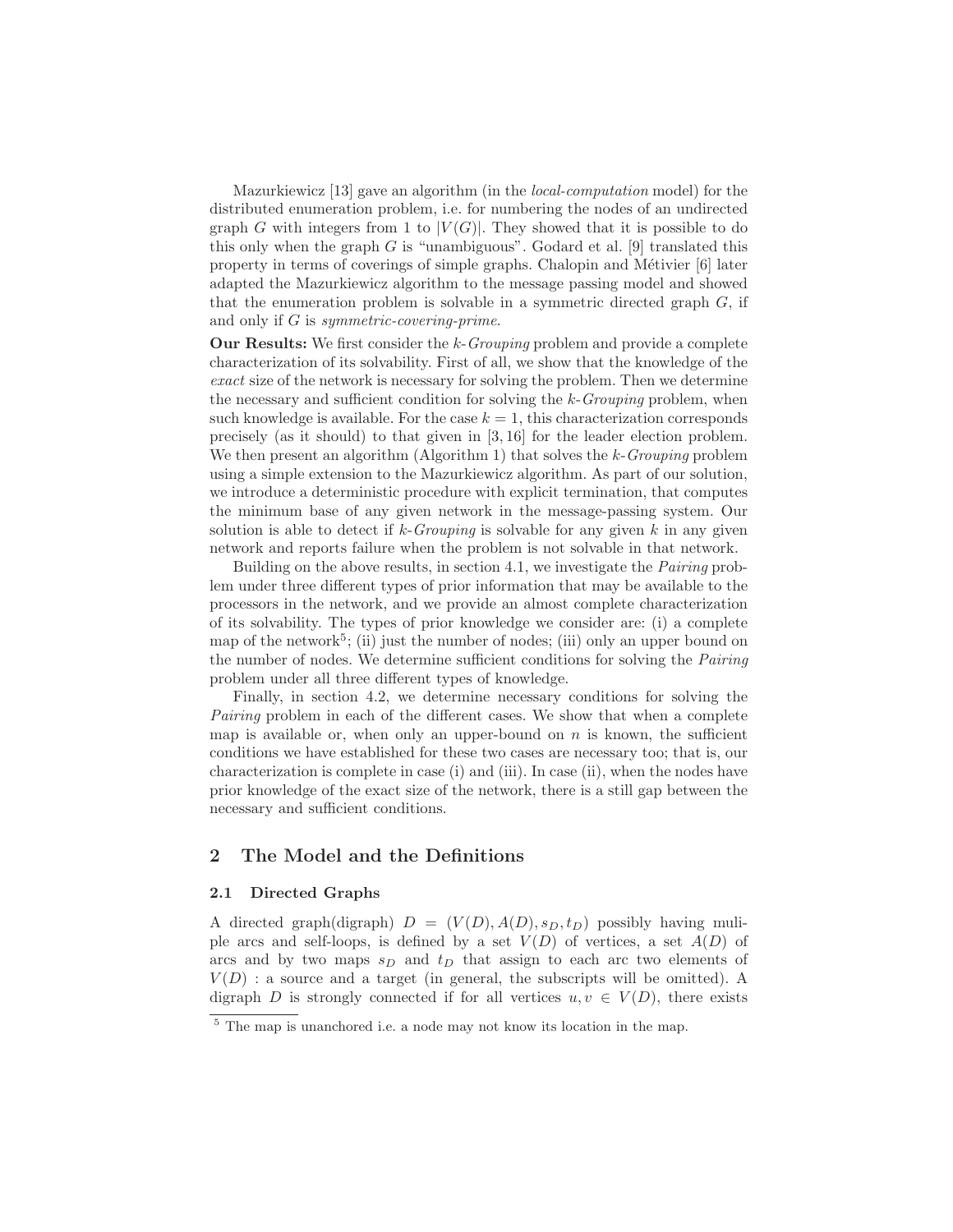a path between  $u$  and  $v$ . A *symmetric* digraph  $D$  is a digraph endowed with a symmetry, that is, an involution  $Sym : A(D) \rightarrow A(D)$  such that for every  $a \in A(D), s(a) = t(Sym(a)).$  In a symmetric digraph, the mirror of a path  $P = (a_0, a_1, \ldots, a_p)$  is the path  $(Sym(a_p), Sym(a_{p-1}), \ldots, Sym(a_0))$ . In this paper, we will only consider strongly connected symmetric digraphs.

A digraph homomorphism  $\gamma$  between the digraph D and the digraph D' is a mapping  $\gamma: V(D) \cup A(D) \to V(D') \cup A(D')$  such that if  $u, v$  are vertices of D and a is an arc such that  $u = s(a)$  and  $v = t(a)$  then  $\gamma(u) = s(\gamma(a))$  and  $\gamma(v) = t(\gamma(a))$ . We consider digraphs where the vertices and the arcs are labelled with labels from a recursive label set  $L$  and such digraphs will be denoted by  $(D, \lambda)$ , where  $\lambda: V(D) \cup A(D) \to L$  is the labelling function. A homomorphism from  $(D, \lambda)$  to  $(D', \lambda')$  is a digraph homomorphism from D to D' which preserves the labelling, i.e., such that  $\lambda'(\gamma(x)) = \lambda(x)$  for every  $x \in V(D) \cup A(D)$ .

#### 2.2 The Message-Passing Network Model

We represent a point-to-point message passing network by a connected symmetric digraph G without self-loops and multiple arcs. The vertices represent processors and if there is a (bidirectional) communication link between processors corresponding to some vertices u and v, there is an arc  $a_{uv}$  from u to v, an arc  $a_{vu}$  from v to u and  $Sym(a_{uv}) = a_{vu}$ . The initial state of the processors is encoded by a vertex labelling function  $\lambda^V : V(G) \to \Sigma$ , where  $\Sigma$  is a set with a total order  $\langle \Sigma \rangle$ . In particular, if all vertices have the same label i.e.  $\lambda^V(v) = \lambda^V(v'), \ \forall v, v' \in V(G)$ , then the network is anonymous.

We assume the presence of a local orientation  $\lambda^A$  on the network: for each vertex u (of degree d), there exists an injective mapping  $\lambda_u^A$  that associates a unique number  $\lambda_u^A(v) \in [1, d]$  to each neighbor v of u. This local orientation defines a labelling on the arcs of G as follows. For any pair of neighboring nodes  $\{u, v\}$  in **G**,  $\lambda^A(a_{uv}) = (\lambda^A_u(v), \lambda^A_v(u))$  and  $\lambda^A(a_{vu}) = (\lambda^A_v(u), \lambda^A_u(v))$ . From this construction, one can notice that for any arc  $a \in (\mathbf{G}, \lambda)$ , if  $\lambda^A(a) = (p, q)$ , then  $\lambda^A(Sym(a)) = (q, p).$ 

The labelled digraph  $(G, \lambda)$  would be called a *network*, if and only if it satisfies each of the following: (i) There does not exist any arc  $a \in A(G)$  such that  $s(a) = t(a)$  (i.e. no self loops), (ii) There does not exist two distinct arcs  $a, a' \in$  $A(\mathbf{G})$  such that  $s(a) = s(a')$  and  $t(a) = t(a')$  (i.e. no parallel arcs), and (iii)  $\lambda = (\lambda^V, \lambda^A)$ , where  $\lambda^V : V(G) \to \Sigma$  and  $\lambda^A$  is a local orientation on G, as defined above.

The vertices of the network  $(G, \lambda)$  would be called nodes or, processors. Each processor  $v$  in the network represents an entity that is capable of performing computation steps, sending messages on any outgoing arcs, and receiving any message that was sent on any of the incoming arcs. Notice that the entity can distinguish among the arcs due to the presence of local orientation. The following procedure calls are available to the entity at a node  $v : Send < M, p >$  and Receive  $\leq M, p >$ , to send (respectively receive) the message M on the communication link labelled by p. Every entity executes the same algorithm provided to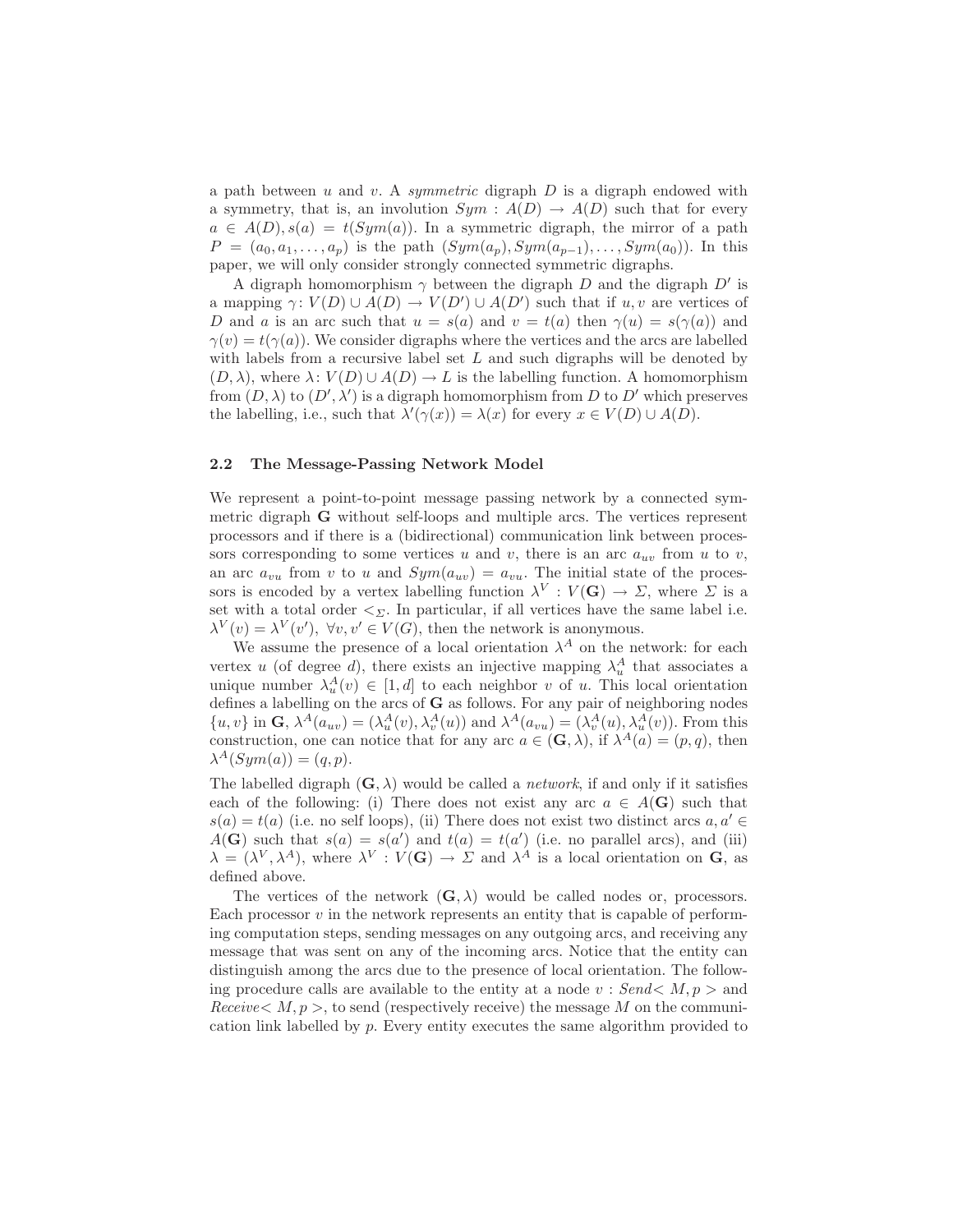it which consists of a sequence of computation steps interspersed with procedure calls of the two types mentioned above. Each of the steps of execution may take an unpredictable (but finite) amount of time (i.e. we consider fully asynchronous systems).

For any path  $P = (a_1, a_2, \ldots, a_i)$  in the network  $(G, \lambda)$ , the sequence of arcs labels corresponding to it is denoted by  $\Lambda(P) = (\lambda^A(a_1), \lambda^A(a_2), \ldots, \lambda^A(a_j)).$ For any sequence of edge-labels  $\alpha$ , we define the function  $T_{\alpha}$  for a network  $(G, \lambda)$ as follows. A node  $u = T_\alpha(v)$  if and only if there is path P from v to u in G whose label-sequence  $\Lambda(P)$  is  $\alpha$ . Notice that if  $\lambda$  is a local orientation then there can be at most one node of this kind and then  $T_{\alpha}(v)$  is a mapping.

Each processor, at the beginning of computation would have the same knowledge about the network. As in [16] we will focus on three different kinds of initial knowledge that may be available to the processors:

- [UB] Knowledge of an upper bound on  $n$ , the size of  $G$ ,
- [ES] Knowledge of the exact value of  $n$ , the size of  $G$
- [MP] Knowledge of a map (i.e. an isomorphic copy) of the labelled graph  $(G, \lambda)$ .

#### 2.3 Problems and Definitions

Informally speaking, the problem of  $k$ -GROUPING is to partition the nodes of the network into groups of k nodes, where nodes in the same group are identified by a common label assigned to them.

k-GROUPING: Given the network represented by  $(G, \lambda)$ , compute at each node v the value  $LABEL(v)$  where  $LABEL : V(G) \to \mathbb{N}$  satisfies the condition that for each  $v \in V(G)$ ,  $|\{u \in V(G) : LABEL(u) = LABEL(v)\}| = k$ .

In the particular case, where  $k = 1$ , this problem corresponds to the wellstudied problems of naming/enumeration and election. For the case  $k = 2$ , we call it the MATCHING problem where the nodes of the network are matchedup in pairs such that nodes in a pair share the same label. Notice that the nodes matched to each-other may not be adjacent and in general, a node may not know which other node it has been matched with. A more difficult version of MATCHING (or, 2-GROUPING) is the PAIRING problem which involves forming pairs among the nodes of the graph, such that each node  $v$  knows a path leading to the other node it is paired with, denoted by  $Pair(v)$ . This is defined formally as:

**PAIRING:** Given a network represented by  $(G, \lambda)$ , compute at each node v the sequence of edge-labels representing a path from node v to the node  $pair(v)$ , where the function  $pair: V(G) \to V(G)$  is such that (i)  $pair(v) = u \Leftrightarrow pair(u) =$ v, (ii)  $pair(u) = pair(v) \Leftrightarrow u = v$ , and (iii)  $pair(v) \neq v$  for any  $v \in V(G)$ .

The generalized version of the *Pairing* problem, called k-relating,  $k \geq 1$ , is not considered in the present paper.

**Definition 1.** For each of the above problems, we say that the problem is solvable on a given instance  $(G, \lambda)$ , under the knowledge MP(respectively ES or, UB) if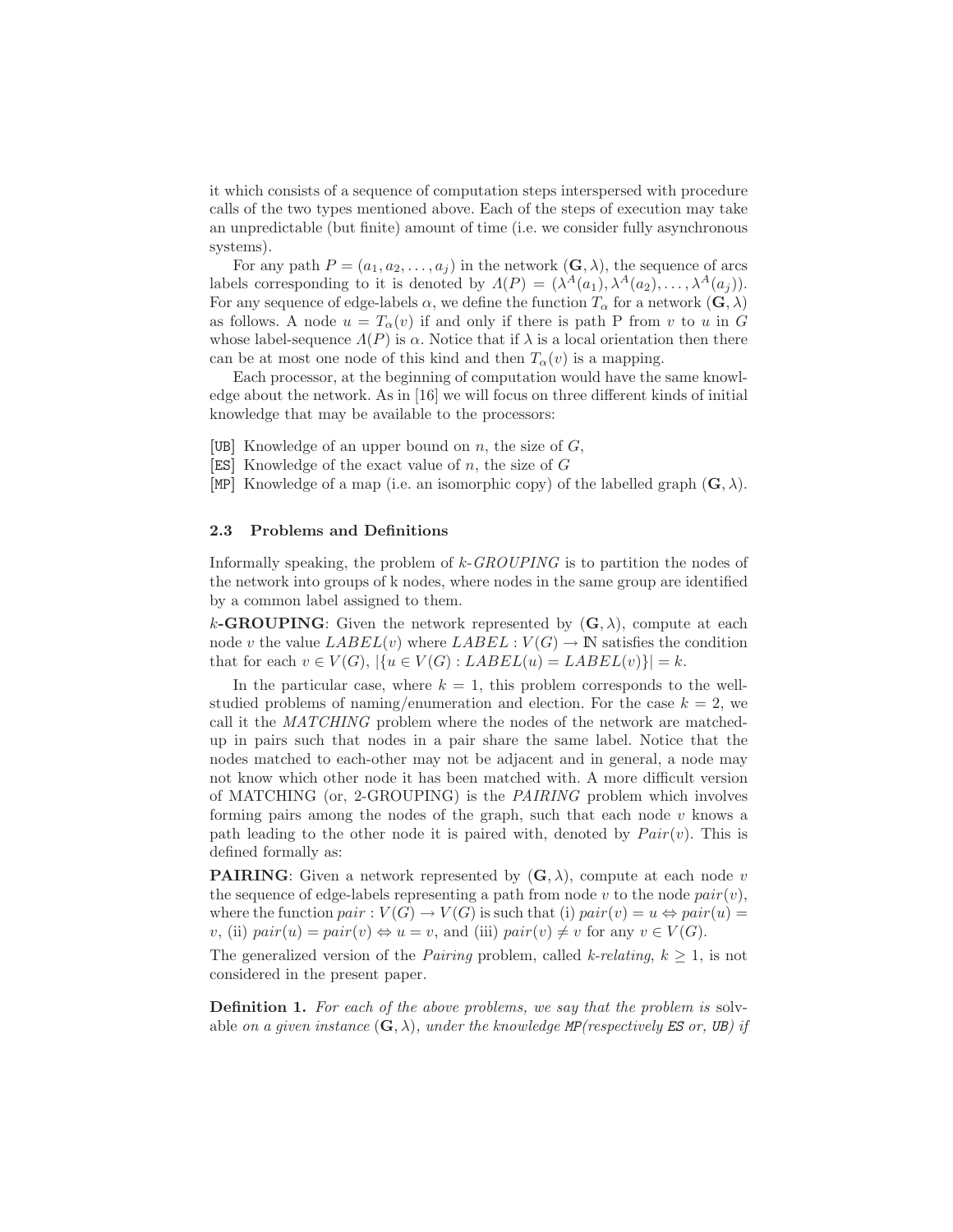there exists a deterministic (distributed) algorithm A such that every execution of algorithm A on  $(G, \lambda)$ , succeeds in solving the problem (i.e. produces the required output), when provided with the appropriate input according to MP(respectively  $ES$  or,  $UB$ ).

We are interested in generic solution protocols for the problems, i.e. algorithms which, when executed on any given instance  $(G, \lambda)$ , always terminates within a finite time, either successfully solving the problem, or reporting failure to do so.

**Definition 2.** We say that an algorithm A is effective for a given problem, under the knowledge MP(respectively ES or, UB) if for every instance  $(G, \lambda)$  of the problem, the algorithm A succeeds in solving the problem if and only if the problem is solvable on  $(G, \lambda)$  under the knowledge MP(respectively ES or, UB)

#### 2.4 Fibrations and Coverings

The notions of fibrations and coverings were defined by Boldi and Vigna in [4]. We present the main definitions and properties here, that are going to be used in this work.

A *fibration* between the digraphs D and D' is a homomorphism  $\varphi$  from D to D' such that for each arc a' of  $A(D')$  and for each vertex v of  $V(D)$  such that  $\varphi(v) = v' = t(a')$  there exists a unique arc a in  $A(D)$  such that  $t(a) = v$  and  $\varphi(a) = a'$ . The fibre over a vertex v (resp. an arc a) of D' is the set  $\varphi^{-1}(v)$  of vertices of D (resp. the set  $\varphi^{-1}(a)$  of arcs of D).

An *opfibration* between the digraphs D and D' is a homomorphism  $\varphi$  from D to D' such that for each arc a' of  $A(D')$  and for each vertex v of  $V(D)$  such that  $\varphi(v) = v' = s(a')$  there exists a unique arc a in  $A(D)$  such that  $s(a) = v'$ and  $\varphi(a) = a'$ .

A covering projection is a fibration that is also an opfibration. If a covering projection  $\varphi: D \to D'$  exists, D is said to be a *covering* of D' via  $\varphi$  and D' is called the base of  $\varphi$ . A symmetric digraph D is a symmetric covering of a symmetric digraph  $D'$  via a homomorphism  $\varphi$  if D is a covering of  $D'$  via  $\varphi$  such that  $\forall a \in A(D), \varphi(Sym(a)) = Sym(\varphi(a)).$  A digraph D is symmetric-coveringminimal if there does not exist any graph  $D'$  not isomorphic to  $D$  such that  $D$ is a symmetric covering of  $D'$ .

Property 1 ([4]). Given two non-empty strongly connected digraphs  $D, D'$ , each covering projection  $\varphi$  from D to D' is surjective; moreover, all the fibres have the same cardinality. This cardinality is called the number of sheets of the covering.

The notions of fibrations and of coverings extend to labelled digraphs in an obvious way: the homomorphisms must preserve the labelling. Given a labelled symmetric digraph  $(G, \lambda)$ , the minimum base of  $(G, \lambda)$  is defined to be the labelled digraph  $(H, \lambda_H)$  such that (i)  $(G, \lambda)$  is a symmetric covering of  $(H, \lambda_H)$ and (ii)  $(H, \lambda_H)$  is symmetric covering minimal.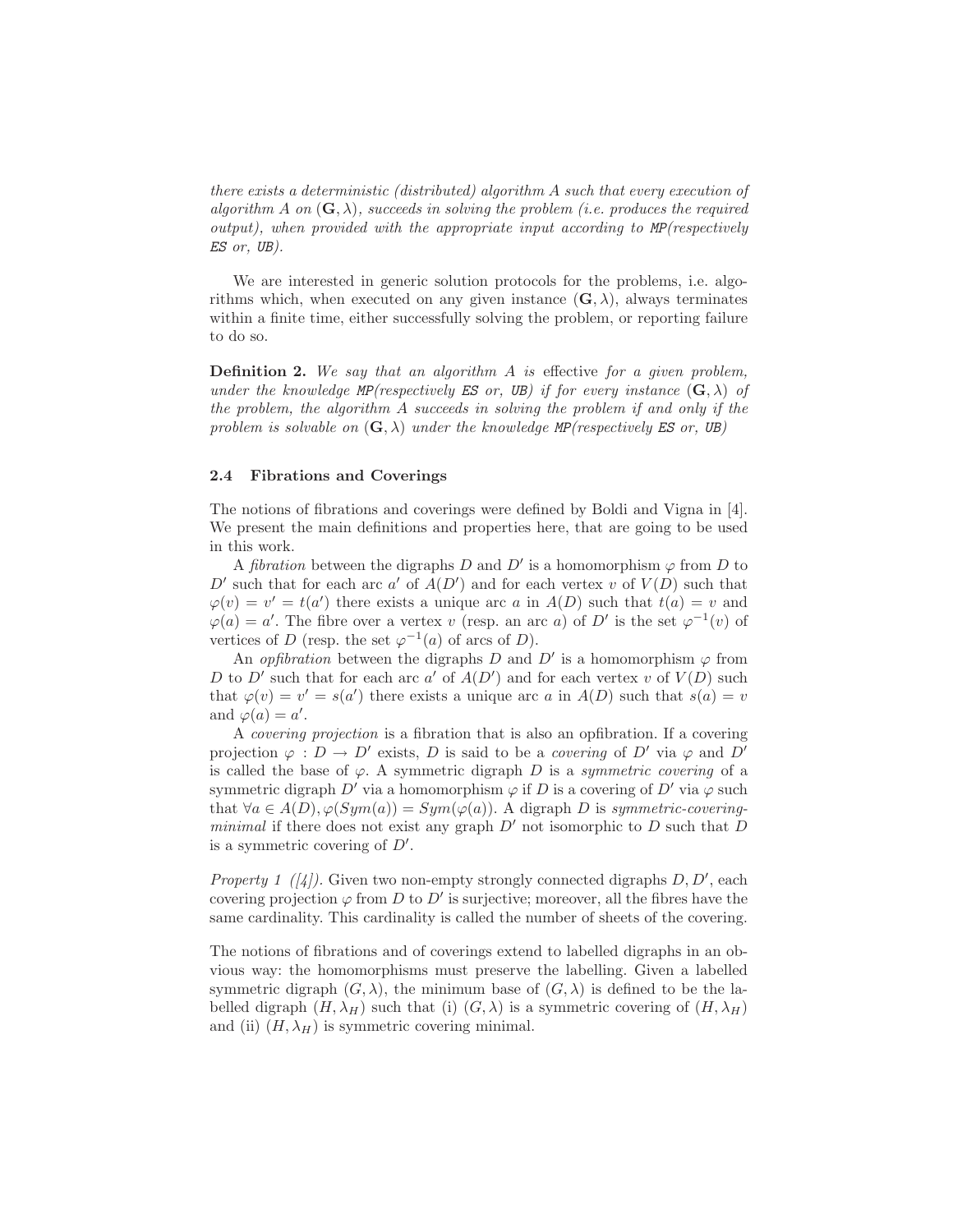The above definition is equivalent to that given in  $[12, 4]$  where the minimum base is defined using the degree refinement technique that is related to techniques used for minimizing deterministic automata.

Given a labelled digraph  $(G, \lambda_G)$  and its minimum base  $(H, \lambda_H)$ , the quantity  $q = |V(H)|/|V(G)|$  is called the *symmetricity* (see [16]) of the labelled digraph  $(G, \lambda_G)$ . This quantity is same as the number of sheets of the covering projection  $\varphi$  from  $(G, \lambda_G)$  to  $(H, \lambda_H)$ .

The following property says that if  $(G, \lambda_G)$  is a covering of  $(H, \lambda_H)$ , then from any execution of an algorithm on  $(H, \lambda_H)$ , one can build an execution of the algorithm on  $(G, \lambda_G)$ . This is the counterpart of the lifting lemma that Angluin gives for coverings of simple graphs [1] and the proof can be found in [4, 6].

*Property 2.* If  $(G, \lambda_G)$  is a covering of  $(H, \lambda_H)$  via  $\varphi$ , then any execution of an algorithm A on  $(H, \lambda_H)$  can be lifted up to an execution on  $(G, \lambda_G)$ , such that at the end of the execution, for any  $v \in V(G)$ , v would be in the same state as  $\varphi(v)$ .

In particular, if we consider a synchronous execution of an algorithm  $A$  on  $(G, \lambda)$ , then this execution is obtained by lifting up the synchronous execution of A on the minimum base  $(H, \lambda)$ . As a result of the above property we have the following additional property, which is useful for proving impossibility results.

*Property 3.* Consider two labelled digraphs  $(G_1, \lambda_1)$  and  $(G_2, \lambda_2)$  that both cover the same labelled digraph  $(H, \lambda_H)$  via  $\varphi_1$  and  $\varphi_2$  respectively. For any algorithm A, there exist executions of A on  $(G_1,\lambda_1)$  and  $(G_2,\lambda_2)$  such that at the end of these executions, any vertex  $v_1 \in V(G_1)$  would be in the same state as any vertex  $v_2 \in \varphi_2^{-1}(\varphi_1(v)) \subset V(G_2)$  provided that the vertices are given the same input initially.

# 3 Solving the k-Grouping problem

### 3.1 Conditions for solvability

Throughout the rest of this paper, we shall assume that the values of  $k$  and  $n$ are such that  $k$  divides n, which is a necessary condition for solving the problems that we consider.

**Lemma 1.** For solving the k-Grouping problem for a given  $k$  in a network  $(G, \lambda)$ , (i) knowledge of the exact size of the network, is necessary (i.e. the knowledge  $[\text{UB}]$  is not sufficient) and (ii) q must divide k, where q is the symmetricity of  $(G, \lambda)$ .

Proof Omitted.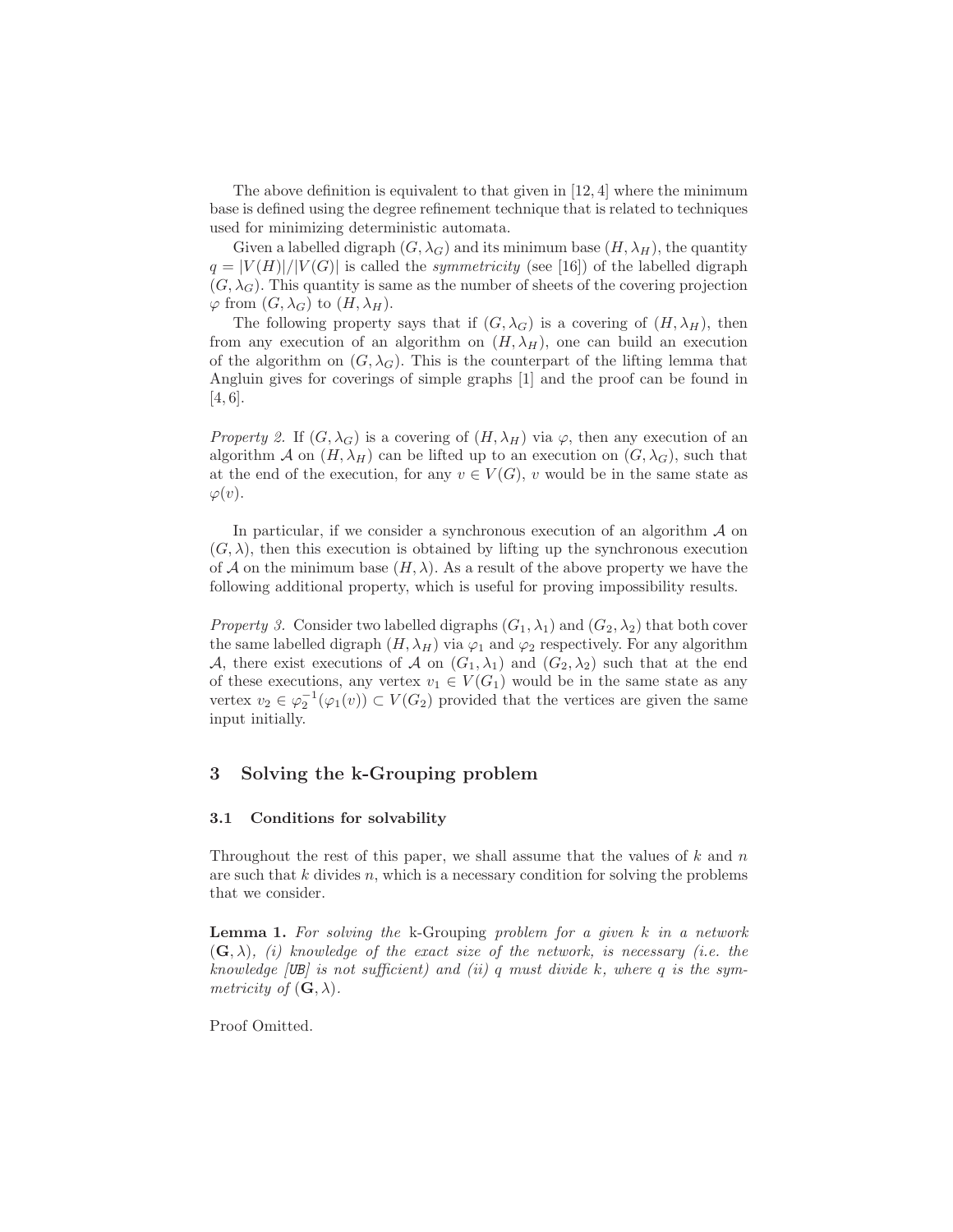#### 3.2 Solution Protocol

We give below an algorithm  $Grouping(n,k)$  for solving the k-Grouping problem in a network of size n. The algorithm computes the minimum base  $(H, \lambda_H)$  of the network  $(G, \lambda)$ , using the sub-procedure *Enumerate* which is based on Chalopin and Métivier's version of the Mazurkiewicz enumeration algorithm. However, we modify the algorithm to obtain a pseudo-synchronous algorithm that labels the vertices of the network with integers from 1 to  $|V(H)|$ , such that all nodes that map to the same vertex  $v$  in  $H$  share the same label. This enables us to compute the minimum base  $(H, \lambda_H)$  based on the labelling. (Note that computing the minimum-base of a digraph is a fundamental problem which is related to state-minimization of automata and also to graph-partitioning and isomorphism detection [5, 7]. However the known solutions are not directly applicable in the present model.)

Algorithm 1:  $Grouping(n,k)$ 

 $(H, num) :=$  Enumerate $(n)$ ;  $q := n/|V(H)|$ ;  $x := n/k$ ; if  $q$  divides  $k$  and  $k$  divides  $n$  then **return** (num modulo x) + 1; else Terminate with failure ;

### **Procedure Enumerate** $(\hat{n})$  at node v

 $n(v) := 1$ ;  $N(v) := \emptyset$ ;  $M(v) := \{(1, \lambda(v), \emptyset\};$ for  $\hat{n}^4$  iterations do for  $p := 1$  to  $d_G(v)$  do send  $\lt (n(v), M(v)), p > \text{via port } p$ ; for  $p := 1$  to  $d_G(v)$  do receive  $\langle (x, M), q \rangle$  via port p;  $N(v) := N(v) \setminus \{(\_,p,\_) \} \cup \{ (x,p,q) \}$ ;  $\Box M(v) := M(v) \cup M \cup \{(n(v), \lambda(v), N(v))\}$ ; if  $\exists (n(v), l, N) \in M(v) | (\lambda(v), N(v)) \prec (l, N)$  then  $n(v) := 1 + \max\{x \mid \exists (x, l, N) \in M(v)\};$  $M(v) := M(v) \cup \{(n(v), \lambda(v), N(v))\};$  $Map := \text{Construct-Graph}(M(v))$ ; return  $(Map, n(v))$ ;

During the procedure *Enumerate*, the state of each processor  $v_i \in V(G)$  is represented by  $(\lambda^V(v_i), c(v_i))$ , where  $c(v_i) = (n(v_i), N(v_i), M(v_i))$  represents the following information obtained during the computation:

 $- n(v_i) \in \mathbb{N}$  is the *number* assigned to  $v_i$  by the algorithm.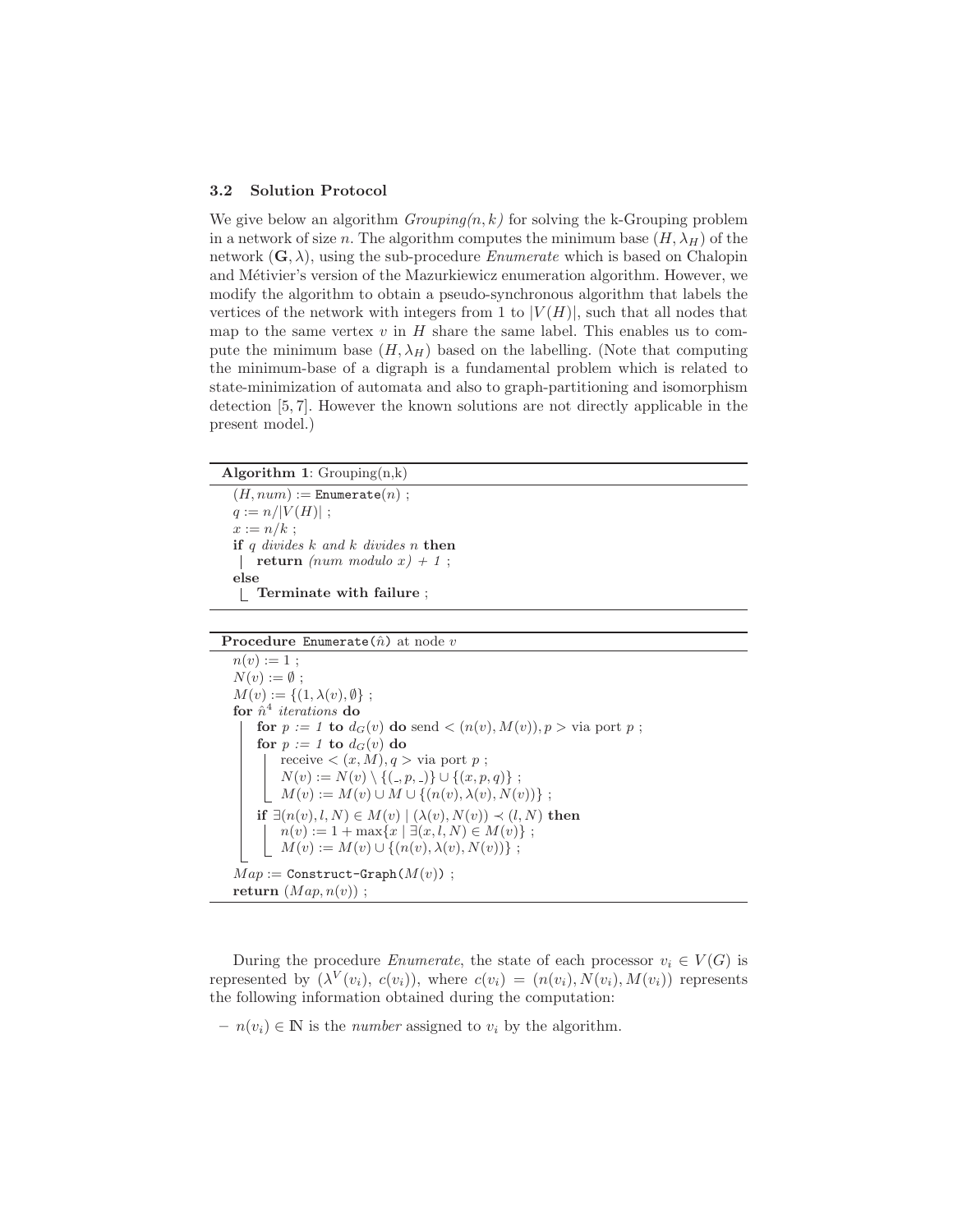- $N(v_i)$  is the *local view* of  $v_i$ , i.e., the information the vertex  $v_i$  has about its neighbours. This contains elements of the form  $(n_i, p_i, q_i)$  where  $n_i$  is the number assigned to a neighbor  $v_i$  and the arc from  $v_i$  to  $v_j$  is labelled  $(p_j, q_j)$ .
- $M(v_i)$  is the mailbox of  $v_i$  containing all of the information received by  $v_0$ at previous computation steps. Formally, it is a set of elements of the form  $(n_j, l_j, N_j)$  where  $n_j, l_j$ , and  $N_j$  are respectively the number, the initial label and the local view of some node at some previous step of the algorithm.

As in the original algorithm of Mazurkiewicz [13], we need a total order on the local views. Given two local views  $N_1$  and  $N_2$ , we shall say that  $N_1 \prec N_2$ if the maximum element for the lexicographic order of the symmetric difference  $N_1 \triangle N_2 = N_1 \cup N_2 \setminus N_1 \cap N_2$  belongs to  $N_2$ . We will also say that  $(l_1, N_1) \prec$  $(l_1,N_1)$  if  $l_1 < \sum l_2$  or if  $l_1 = l_2$  and  $N_1 \prec N_2$ .

#### Procedure Construct-Graph(M)

```
n_{\text{max}} := \max\{x \mid \exists (x, l, N) \in M\};
V(H) := \{v_i \mid 1 \leq i \leq n_{\text{max}}\};A(H) := \emptyset;
for i := 1 to n_{\max} do
     (\lambda_H(v_i), N_i) := \max_{\prec} \{ (l, N) \mid (i, l, N) \in M \};
     foreach (j, p, q) \in N_i do
          A(H) := A(H) \cup \{a_{ijpq}\};s(a_{ijpq}) = v_i ;t(a_{ijpq}) = v_j;
           \lambda_H(a_{ijpq}) = (p,q);
return (H, \lambda_H);
```
**Lemma 2.** During the execution of algorithm Enumerate( $\hat{n}$ ) on a network ( $\mathbf{G}, \lambda_G$ ) of size  $\leq \hat{n}$ , the map constructed by Procedure Construct-graph represents the minimum base  $(H, \lambda_H)$  of  $(G, \lambda_G)$ .

Once the minimum base of  $(G, \lambda_G)$  has been constructed, it is quite straightforward to solve k-Grouping as shown in Algorithm 1. Notice that the algorithm always succeeds if  $q$  divides  $k$  which is the necessary condition for solving k-Grouping. Hence we have the following results:

**Theorem 1.** Under the knowledge  $[ES]$ , k-Grouping is solvable (for any k that divides n) in the network  $(G, \lambda)$  if and only if q divides k, where q is the symmetricity of  $(G, \lambda)$ .

Corollary 1. When the size of the network is known, Matching is solvable in  $(G, \lambda)$  if and only if the symmetricity of  $(G, \lambda)$  is either 1 or 2.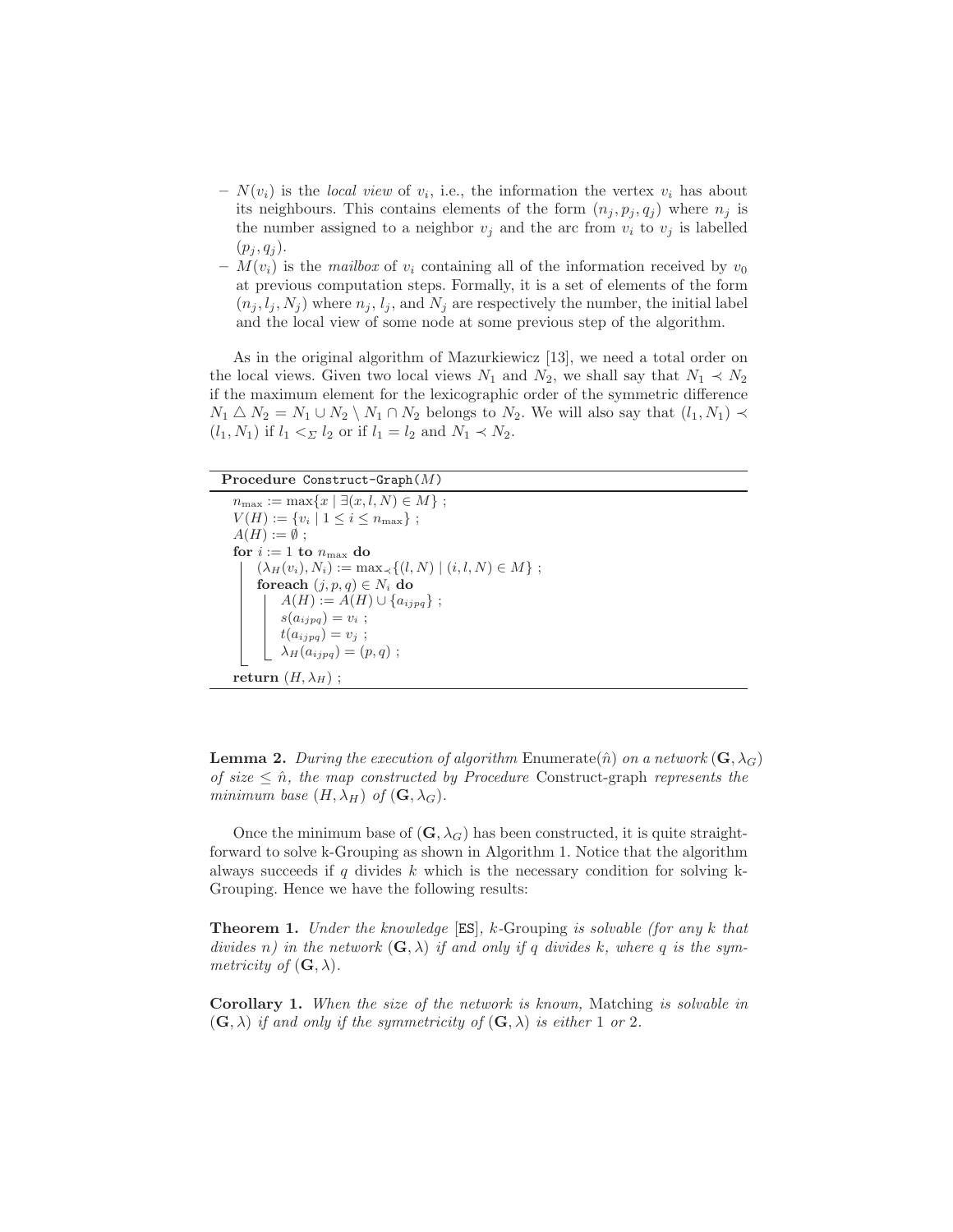### 4 Solving the Pairing problem

#### 4.1 Sufficiency Conditions and Solutions

**Lemma 3.** If k-Grouping is solvable in  $(G, \lambda)$  for  $k = |G|/2$ , then Pairing is also solvable in  $(G, \lambda)$ .

Combining the results of Lemma 1 and Lemma 3, we know that Pairing is solvable in  $(G, \lambda)$  if the symmetricity q divides  $n/2$ . However, since q always divides n, the above condition is equivalent to the condition that 2 divides  $n/q$ (i.e. the size of the minimum base). This gives us the following corollary:

**Corollary 2.** Pairing is solvable in  $(G, \lambda)$  if it is solvable in  $(H, \lambda_H)$ , the minimum base of the network (or equivalently, if H has even size).

In the minimum base  $(H, \lambda_H)$ , each vertex is uniquely labelled. Thus, Pairing is solvable in  $(H, \lambda_H)$  if and only if H has even number of vertices. From a solution for Pairing in  $(H, \lambda_H)$ , we can easily construct a corresponding solution for  $(G, \lambda_G)$ . (We only need to ensure that if a node u is paired to v, using the label sequence  $\alpha$ , then v should be paired to u using the inverse sequence of  $\alpha$ .) In case H has an odd number of vertices, then some node in G should be paired with another node having the same label (which is possible if there is a symmetric arc joining them).

**Theorem 2.** Under the knowledge [UB], Pairing is solvable for  $(G, \lambda_G)$  having minimum base  $(H, \lambda_H)$  and symmetricity q, if any one of the following holds:

- (i)  $(H, \lambda_H)$  has an even number of vertices (i.e.  $n/q$  is even) or,
- (ii)  $(H, \lambda_H)$  contains a symmetric self-loop (i.e. an arc a, s.t.  $Sym(a) = a$ ).

Let us now consider the case when the exact value of the network size is known.

Theorem 3. Under the knowledge [ES], Pairing is solvable for the network  $(G, \lambda_G)$  having minimum base  $(H, \lambda_H)$  and symmetricity q, if one of the following holds:

- (i)  $(H, \lambda_H)$  has an even number of vertices (i.e.  $n/q$  is even),
- (ii) there exists a symmetric self-loop in  $(H, \lambda_H)$  (i.e., a self-loop whose label has the form  $(p,p)$ ,
- (iii) the minimum base has  $2|V(H)|$  arcs, i.e.,  $|A(H)| = 2n/q$ ,
- (iv)  $q = 4$  and there exists a self-loop in  $(H, \lambda_H)$ ,
- (v)  $q = 2$  and there exists two distinct arcs  $a, a' \in A(H)$  such that  $s(a) = s(a')$ and  $t(a) = t(a')$ .

*Proof.* Suppose that the size of  $(H, \lambda_H)$  is odd and that it does not contain any symmetric self-loop (otherwise, from Lemma 2, we already know that it is possible to solve Pairing). Since  $(H, \lambda_H)$  does not contain any symmetric selfloop, for each arc  $a \in A(H)$ , there exists  $a' \neq a$  such that  $Sym(a) = a'$ .

Suppose that  $(H, \lambda_H)$  has  $2|V(H)|$  arcs. Then there exists exactly two simple cycles  $C, C'$  in  $(H, \lambda_H)$  where  $C'$  is the mirror of C. The preimage of a cycle in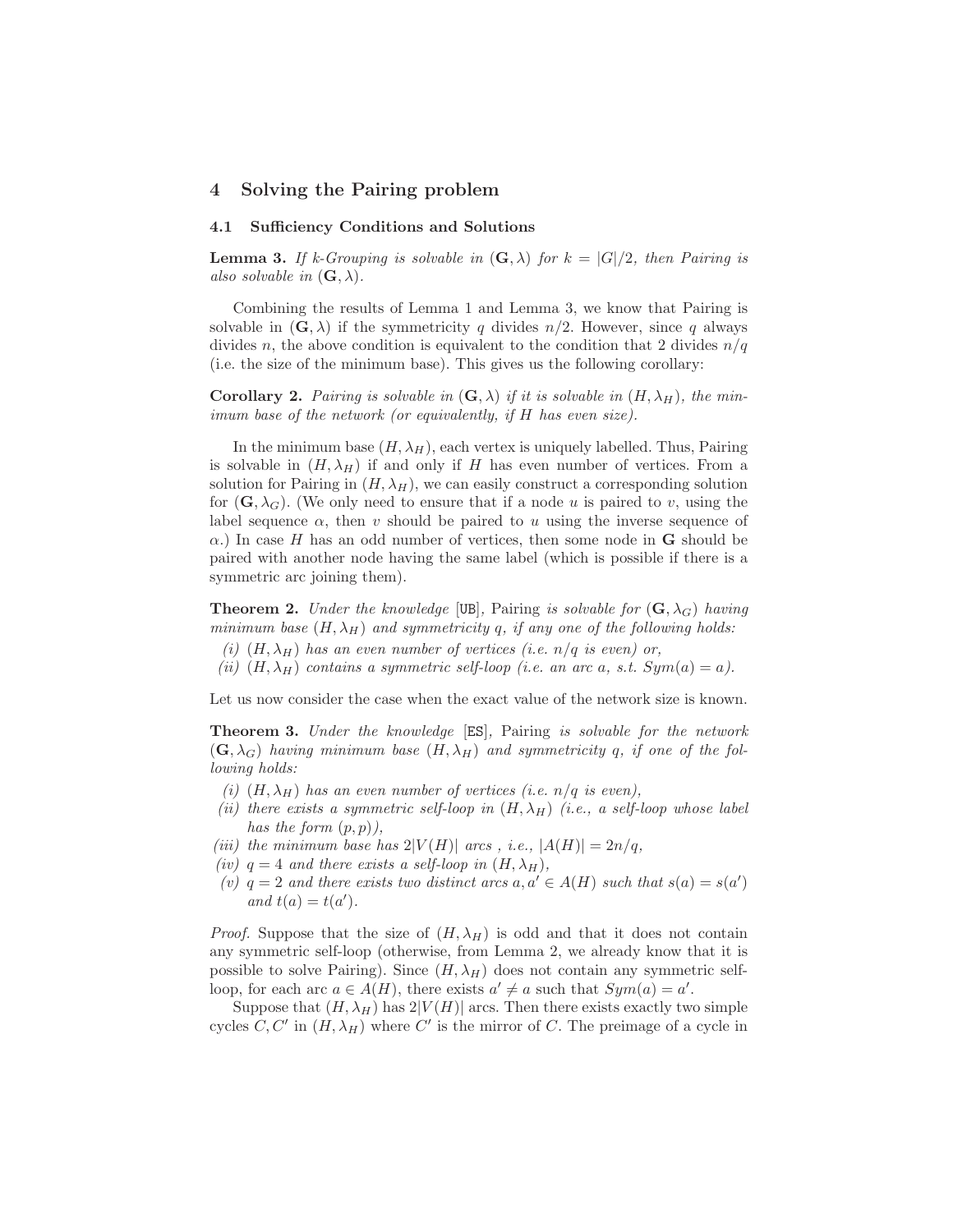$(H, \lambda_H)$  is a set of disjoint cycles in  $(G, \lambda_G)$ . If the preimage of C contains at least two cycles, then  $(G, \lambda_G)$  would be disconnected. Consequently, the preimage of C must be a single cycle of length  $|C| \cdot q$  in  $(\mathbf{G}, \lambda_G)$ . Moreover there does not exist any other cycle in  $(G, \lambda_G)$  different from the preimage of C or C'. Since  $|V(H)|$ is odd, and  $|V(G)| = q|V(H)|$  is even, we know that q is even. Let us fix a vertex  $v = s(a_0)$  belonging to the cycle C. Then for each vertex  $x \in \varphi^{-1}(v)$ , we use the label sequence  $\alpha(x) = \Lambda(C)^{q/2}$  to pair it with another vertex  $y \in \varphi^{-1}(v)$ . Now, the remaining vertices in G can be easily paired-up.

Suppose there exists a (non-symmetric) self-loop in  $(H, \lambda_H)$  and  $q = 4$ . Let a be such a self-loop and let  $v = s(a) = t(a)$ . As explained above, the preimage of a is a set of cycles and the sum of the lengths of these cycles must be 4. Since  $(G, \lambda)$ is a network that contains neither self-loop, nor multiple arcs, the preimage of a cannot contain cycles of length 1 or 2, and then, the preimage of a is a set of cycles of length 4. Consequently, we can associate to each vertex  $x \in \varphi^{-1}(v)$ the label  $\alpha(x) = \Lambda(aa)$ . If  $T_{\alpha(x)}(x) = x$ , then it means that there exists a cycle of length 2 in  $(G, \lambda_G)$  which is impossible. Let us now consider  $y = T_{\alpha(x)}(x)$ . Since  $\varphi(y) = v$ ,  $\alpha(y) = \alpha(x)$  and consequently  $T_{\alpha(y)}(y) = T_{\alpha(x)}(T_{\alpha(x)}(x)) =$  $T_{\alpha(x)^2}(x) = T_{A(aaaa)}(x) = x$ , since the preimage of a consists of cycles of length 4. Consequently all the vertices in  $\varphi^{-1}(v)$  will be paired in  $(G, \lambda_G)$ . For all the other vertices we proceed as before.

Suppose that  $q = 2$  and that there exists two arcs  $a, a' \in A(H)$  such that  $s(a) = s(a')$  and  $t(a) = t(a')$ . Let  $v = s(a)$  and consider the cycle  $(a, Sym(a'))$ of length 2. The preimage of this cycle in  $\mathbf{G}, \lambda_G$  is a set of cycles and the sum of the lengths of these cycles must be 4. As before, it implies that the preimage of this cycle consists of a set of cycles of length 4. Then, one can associate to each vertex  $x \in \varphi^{-1}(v)$  the label  $\alpha(x) = \Lambda(aSym(a'))$ . Consider a vertex  $x \in \varphi^{-1}(v)$ , if  $T_{\alpha(x)}(x) = x$ , then it means that there exists a cycle of length 2 in  $(G, \lambda_G)$  which is impossible. Let us now consider  $y = T_{\alpha(x)}(x)$ . Since  $\varphi(y) = v$ ,  $\alpha(y) = \alpha(x)$  and consequently  $T_{\alpha(y)}(y) = T_{\alpha(x)}(T_{\alpha(x)}(x))$  $T_{\alpha(x)^2}(x) = T_{A(aSym(a')aSym(a'))}(x) = x$  and consequently all the vertices in  $\varphi^{-1}(v)$  will be paired in  $(G, \lambda_G)$ . For all the other vertices we proceed as before. ⊓⊔

**Theorem 4.** Under the knowledge [MP], Pairing can be solved for  $(G, \lambda_G)$  whose minimum base is  $(H, \lambda_H)$  if one of the following holds:

- (i)  $(H, \lambda_H)$  has an even number of vertices (i.e.  $n/q$  is even),
- (ii) there exists a vertex  $v \in V(H)$  and a closed path  $P(v, v)$  in  $(H, \lambda_H)$  such that for any vertex  $u \in \varphi^{-1}(v)$ ,  $T_\alpha(u) \neq u$  and  $T_\alpha(T_\alpha(u)) = T_{\alpha^2}(u) = u$ where  $\alpha = \Lambda(P)$  is the sequence of labels corresponding to the path  $P(v, v)$ .

The above result clearly indicates how to solve the Pairing problem, when provided with a map of the graph. Observe that the condition  $(ii)$  in Theorem 2 and the conditions  $(ii), (iii), (iv), (v)$  in Theorem 3 are particular cases of the condition  $(ii)$  in Theorem 4.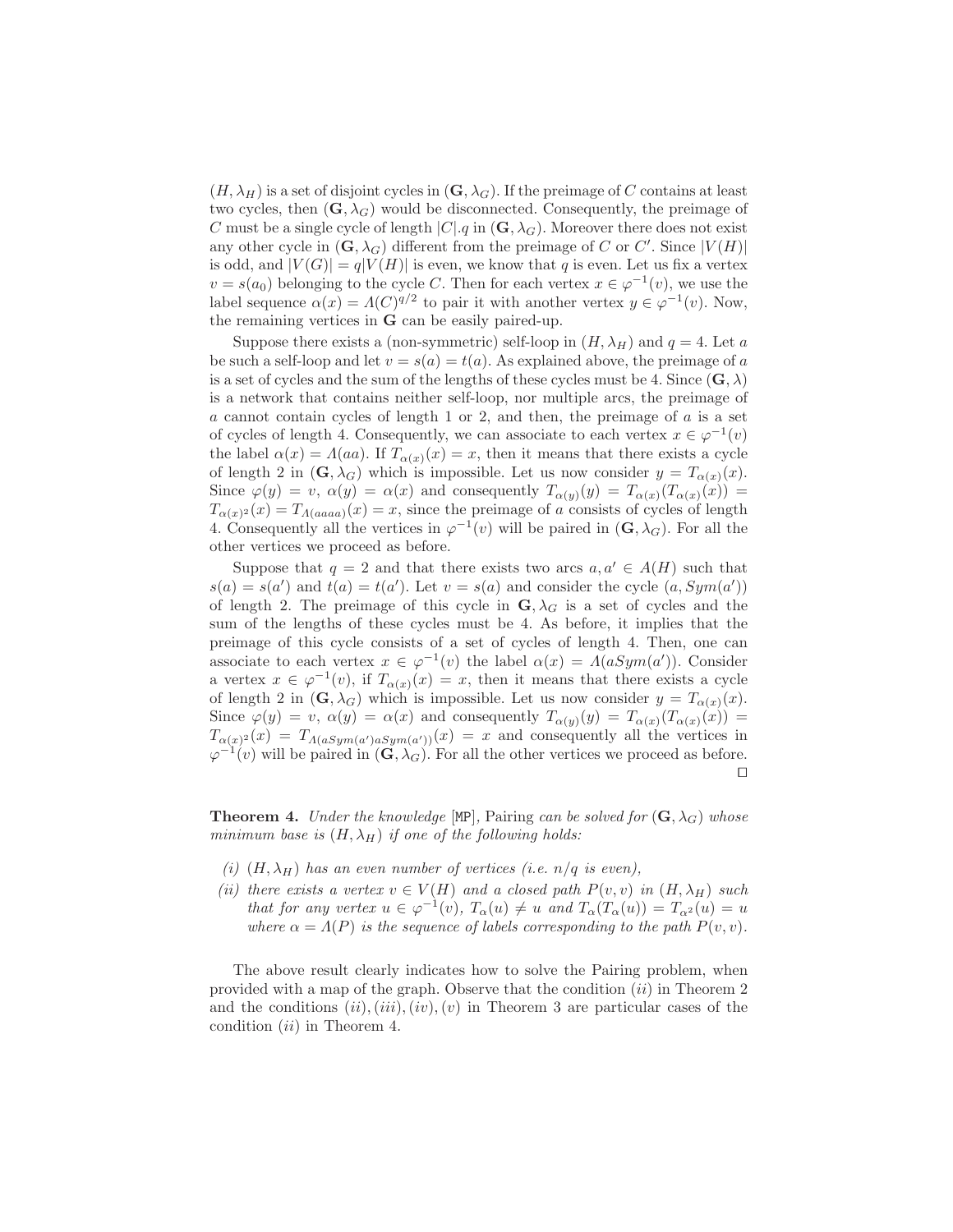#### 4.2 Necessary conditions

We now show that most of the sufficient conditions presented in Section 4.1 are in fact, also necessary. First we state a general result about solving Pairing in networks whose minimum base has odd number of vertices.

**Lemma 4.** If  $(G, \lambda_G)$  is a network whose minimum base  $(H, \lambda_H)$  has an odd number of vertices, then for any solution to the Pairing problem in  $(G, \lambda_G)$ , by some algorithm A, there exists  $v \in V(H)$  such that each node  $u \in \varphi^{-1}(v)$  is paired with another node  $u' \in \varphi^{-1}(v)$ .

Theorem 5. Under the knowledge [MP], Pairing cannot be solved for any network  $(G, \lambda_G)$  whose minimum base  $(H, \lambda_H)$  has the following properties:

- (i)  $(H, \lambda_H)$  has an odd number of vertices, and
- (ii) there does not exist a vertex  $v \in V(H)$  and a closed path  $P(v, v)$  in  $(H, \lambda_H)$ such that for every vertex  $u \in \varphi^{-1}(v)$ ,  $T_\alpha(u) \neq u$  and  $T_\alpha(T_\alpha(u)) =$  $T_{\alpha^2}(u) = u$  where  $\alpha = \Lambda(P)$  is the sequence of labels of the arcs in  $P(v, v)$ .

Notice that there are indeed networks (of even size) which satisfy the conditions of Theorem 5, and thus, Pairing is unsolvable in such networks even when a map of the network is available. One such example is shown in Figure 1.



Fig. 1. A simple network, G and (its minimum base H) where Pairing is not solvable. Here each edge between two nodes represents a pair of arcs, one in each direction (For clarity, the edge labels have been removed from G).

Theorem 6. Under the knowledge [ES], Pairing is not solvable for any network  $(G, \lambda_G)$  having minimum base  $(H, \lambda_H)$  and symmetricity q, if all of the following hold:

(i)  $(H, \lambda_H)$  has an odd number of vertices,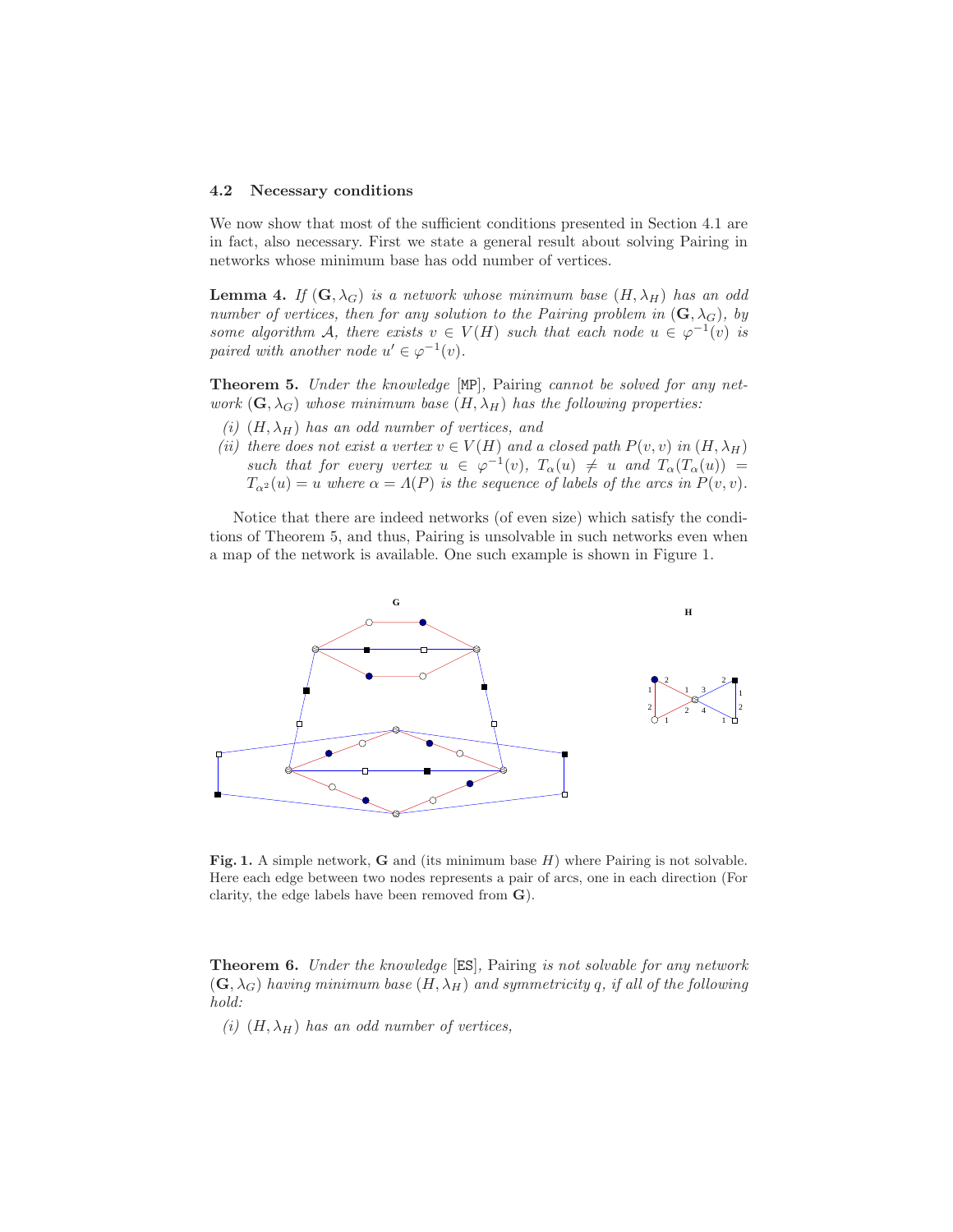- (ii) the minimum base has strictly more than  $2|V(H)|$  arcs, i.e.,  $|A(H)| >$  $2n/q$ ,
- (iii) there does not exist any self-loop in  $(H, \lambda_H)$ , and
- (iv) there does not exist two distinct arcs  $a, a' \in A(H)$  such that  $s(a) = s(a')$ and  $t(a) = t(a')$ .

The above result shows that there is a gap between the necessary and sufficient conditions for the case when the exact network size is known. In fact, if the minimum base of the network contains asymmetric self-loop and parallel arcs, then we do not know the exact conditions necessary for solving the Pairing problem. In these cases, it may be possible to characterize the networks in terms of the number of self-loops or parallel arcs in their minimum base, and thus minimize this gap between the necessary and sufficient conditions.

**Theorem 7.** Under the knowledge [UB], Pairing is not solvable in any network  $(G, \lambda_G)$  having minimum base  $(H, \lambda_H)$ , if the following holds:

- (i)  $(H, \lambda_H)$  has an odd number of vertices, and
- (ii) there does not exist any symmetric self-loop in  $(H, \lambda_H)$  (i.e. an arc a such that  $Sum(a)=a$ ).

*Proof.* Let  $(H, \lambda_H)$  be any symmetric digraph with odd number of vertices and having no symmetric self-loops. If there is an algorithm  $A$  that solves  $Pair$ ing in  $(G, \lambda_G)$  under the knowledge [UB] then this algorithm should work for every network  $(\mathbf{G}', \lambda'_G)$  which covers  $(H, \lambda_H)$  (the algorithm cannot differentiate between two networks with a common minimum base, when only an upper bound on the network size is known). We shall now show that the algorithm A would fail for at least one network  $(G, \lambda_G)$  that covers  $(H, \lambda_H)$ . First note that  $|A(H)| \geq 2 \cdot |V(H)|$  because otherwise either G is disconnected or G is an odd-sized tree (where Pairing is not possible anyway).

If  $|A(H)| \ge 2 |V(H)|$ , then there exists an arc  $a \in A(H)$  such that  $H' =$  $H \setminus \{a, Sym(a)\}\$ is strongly connected. (a could be either a self-loop or one of the pair of parallel arcs or, one of the arcs in a cycle). Let  $u = s(a)$ ,  $v = t(a)$ , and  $a' = Sym(a) \neq a$ . Consider the connected digraph H' that is obtained from H by removing the arcs a and a'. Suppose  $(\mathbf{G}', \lambda'_G)$  be a network of odd size, whose minimum base is  $(H', \lambda_H)$ . Notice that it is always possible to construct such a  $G'$ , if  $H'$  has no symmetric self-loops.

We now construct two networks  $(G_1, \lambda_{G1})$  and  $(G_2, \lambda_{G2})$  defined as follows. To construct  $(G_1, \lambda_{G_1})$ , we take 4 distinct copies  $(G'_0, \lambda'_0), \ldots, (G'_3, \lambda'_3)$ of  $(G', \lambda'_G)$ . We will denote by  $u_{i1}, u_{i2}, \dots$  (resp.  $v_{i1}, v_{i2}, \dots$ ) the vertices that corresponds to u (resp. v) in  $(G'_i, \lambda_i)$ . We then add the arc  $a_{ij}$  with the same label as a (and the symmetric arc  $a'_{ij}$  with the same label as a') between  $u_{ij}$  and  $v_{rj}$ ,  $r = i+1 \mod 4$  for all i, j. To construct  $(G_2, \lambda_{G_2})$ , we do the same but we consider 8 distinct copies of  $(G', \lambda'_G)$ . Clearly, the two graphs we have constructed are symmetric coverings of  $(H, \lambda_H)$ . Thus, due to Lemma 4, there exists a vertex  $v \in V(H)$ , such that all nodes in  $\varphi^{-1}(v)$  are paired among themselves, both in network  $(\mathbf{G}_1, \lambda_{G1})$  and network  $(\mathbf{G}_2, \lambda_{G2})$ .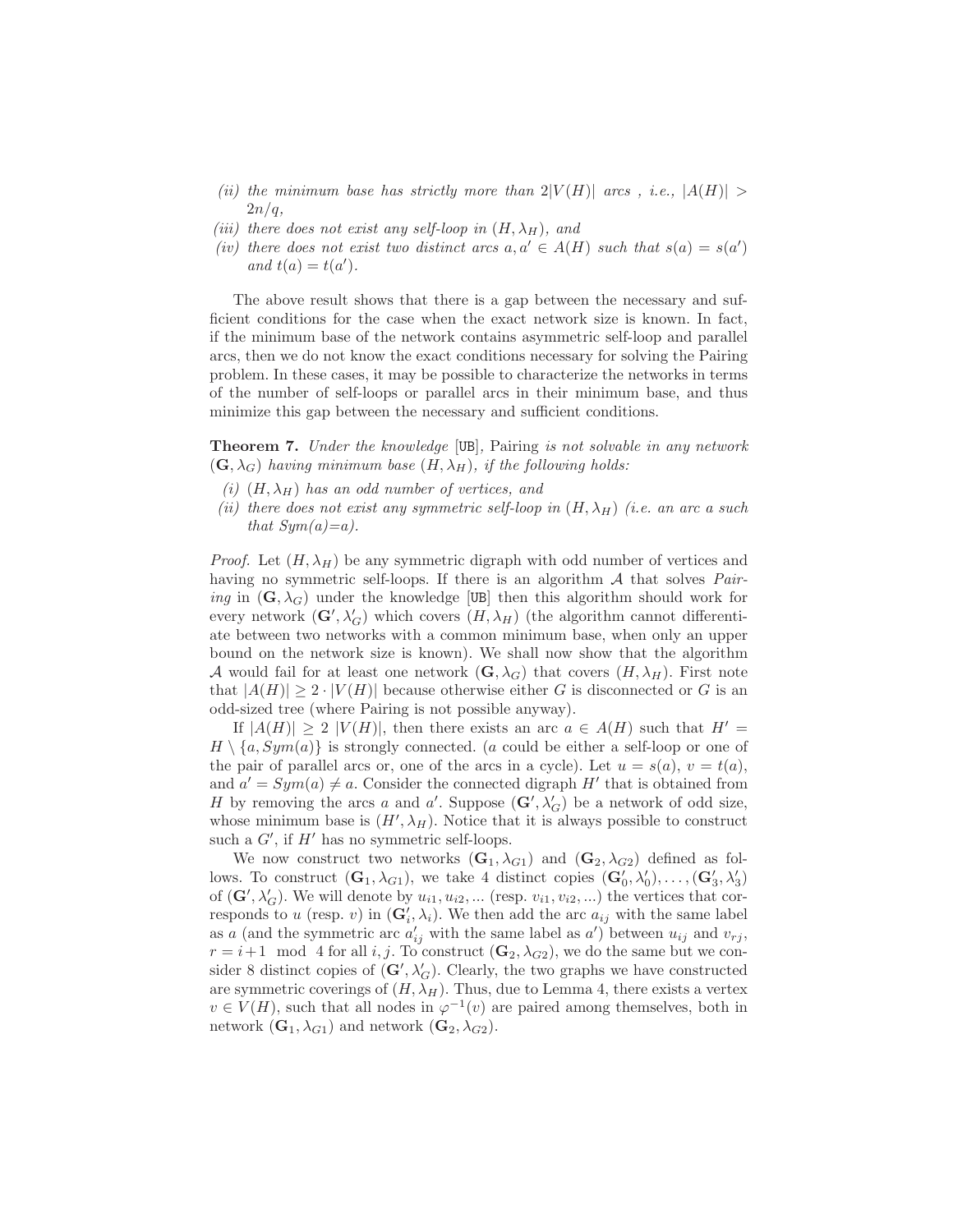Due to property 2, there exists an execution of  $\mathcal A$  on  $(\mathbf{G}_1,\lambda_{G1})$  (respectively  $(G_2, \lambda_{G_2})$  where the each node in the pre-image of v computes the same label sequence  $\alpha$  as computed by v in an execution of  $\mathcal A$  on  $(H, \lambda_H)$ . Consider the path  $P(v, v)$  in  $(H, \lambda_H)$ , which corresponds to the sequence  $\alpha$ . Let  $|P|_{a}$  (resp.  $|P|_{a'}$ ) be the number of times the arc a (resp, a') appears in P and let  $n_a = |P|_a - |P|_a$ .

CLAIM(1):  $n_a$  is of the form  $4r_1 + 2$  for some integer  $r_1$ .  $CLAIM(2): n_a$  is of the form  $8r_2 + 4$  for some integer  $r_2$ .

To see why the first claim is true, consider the subgraph  $G'_{i}$  of  $G_{1}$ . There are an odd number of vertices in  $G'_{i}$ , which belong to the preimage of v. Thus, at least one of these nodes must be paired with a node in some other subgraph  $G'_{j}, j \neq i$  of  $G_1$ . (Notice that whenever we traverse an arc belonging to the pre-image of a, we move from one subgraph  $G'_{i}$  to the next  $G'_{i+1}$  mod 4.) Thus, in this case,  $j = i + n_a \mod 4$  and also  $i = j + n_a \mod 4$ . So,  $n_a$  must be of the form  $4r_1 + 2$  for some integer  $r_1$ . This proves the first claim. For the second claim, we consider the graph  $(G_2, \lambda_{G_2})$  where, using a similar argument we can show that  $n_a$  must be of the form  $8r_2 + 4$  for some integer  $r_2$ .

Note that the two claims above cannot be true simultaneously. This implies that the algorithm A must fail for one of the networks  $(G_1, \lambda_{G1})$  or  $(G_2, \lambda_{G2})$ . ⊓⊔

Due to the earlier results and Theorem 7, we have a complete characterization of those networks where Pairing is solvable when provided with an upper bound on the network size.

## 5 Conclusions and Open problems

In this paper, we studied the problem of  $k$ -Grouping which is a generalization of the node-enumeration or the election problem, in anonymous networks. In particular we also studied the problem of Matching or Pairing the nodes of the network. For the Pairing problem, the solvability depends on the amount of prior knowledge available. When an upper bound on the network size is known, it is possible to compute the minimum base for the network. We characterized the solvable instances of the *Pairing* problem in terms of the minimum base of the network. When the exact network size is known, the network can be represented by its minimum base and its symmetricity. In this case, the characterization presented in this paper is not complete and there is a gap between the necessary and sufficient conditions, which needs to be investigated. Another possible extension of this work would be to study the generalization of the  $Pairing$  (or 2-Relating) problem to other values of k (say for  $k = 3, 4, 5, \ldots$ ) or for arbitrary values of k. It would also be interesting to consider the problem of approximate k-groupings in the case when  $k$  does not divide  $n$ .

Acknowledgments: The authors would like to thank Paola Flocchini for the many helpful discussions and comments.